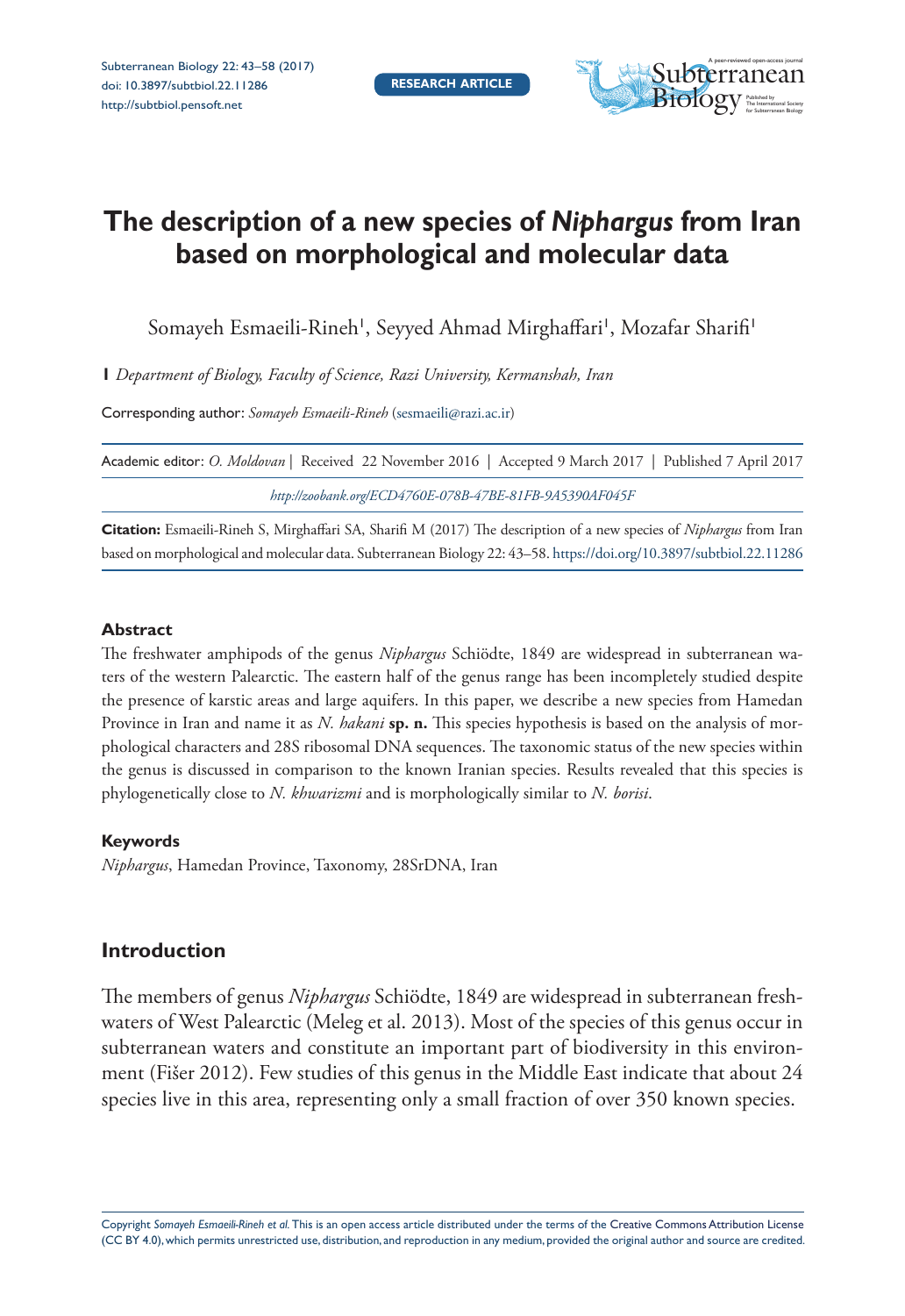Iran presents the eastern-most boundary of the *Niphargus* range. The first species is record of *N. valachicus* Dobreanu & Manolache, 1933 in Iran, a widely distributed species (Karaman 1998). According to previous studies, 10 species have been found in the northern and western parts of Iran. Species inventory includes *N. valachicus*, *N. khayyami* Hekmatara et al., 2013, *N. khwarizmi* Hekmatara et al., 2013, *N. alisadri*  Esmaeili-Rineh & Sari, 2013, *N. daniali* Esmaeili-Rineh & Sari, 2013, *N. bisitunicus* Esmaeili-Rineh et al., 2015, *N. borisi* Esmaeili-Rineh et al., 2015, *N. darvishi* Esmaeili-Rineh et al., 2015, *N. sharifii* Esmaeili-Rineh et al., 2015, and *N. kermanshahi* Esmaeili-Rineh et al., 2016. In this paper, we describe a new species from karstic spring in north of Hamedan Province.

## **Materials and methods**

#### **Morphologic and morphometric studies**

The specimens were collected using a small hand net in Kheder-Goli Spring in Hakan Village close to Razan City (see Figure 1). Details of individual landmarks were measured according to Fišer et al. (2009) and then mounted on slides in a Euparal medium. Digital photos were taken with an Olympus LABOMED iVu 7000 camera fitted on an LABOMED Lx500 stereomicroscope. Measurements and counts were made using the computer program ProgRes CapturePro 2.7. The specimens used for the present study are deposited in the Zoological Collection of Razi University (ZCRU).

### **Molecular and phylogenetic analyses**

Genomic DNA was isolated from a part of animal using the Tissue Kits (GenNet-Bio™), according to the manufacturer's instructions (Seoul, South Korea). Amplification and sequencing of the 28S ribosomal DNA (rDNA) fragment were performed using the forward primer from Verovnik et al. (2005) and the reverse primer from Zakšek et al. (2007).

PCR amplifications were done in 25μl volumes, containing, 2.5 μl of 10× PCR buffer (100 mM Tris-HCl (pH 8.8), (500 mM KCl), 0.2 μl of each primer (10 μM), 0.5 μl of dNTP (10 mM), 0.75 μl MgCl<sub>2</sub> (50 mM), 50–100 ng of genomic DNA template, and 1 unit of Taq DNA polymerase. Cycling parameters were as follows: initial denaturation of 94°C for 7 min, 35 subsequent cycles of 94°C for 45 s, 55°C for 30 s and 72°C for 1 min, and a final extension of 72°C for 7 min. Sequencing reactions were done in Macrogen Korea Laboratories.

In order to figure out the phylogenetic position of the new discovered species, we analyzed the acquired sequences (GenBank accession numbers are [KY629001](http://www.ncbi.nlm.nih.gov/nuccore/KY629001) and [KY629002](http://www.ncbi.nlm.nih.gov/nuccore/KY629002)) within the data set of Esmaeili-Rineh et al*.* (2015a) and Esmaeili-Rineh et al. (2016). Three species including *Synurella ambulans* (F. Müller, 1846), *Obesogam-*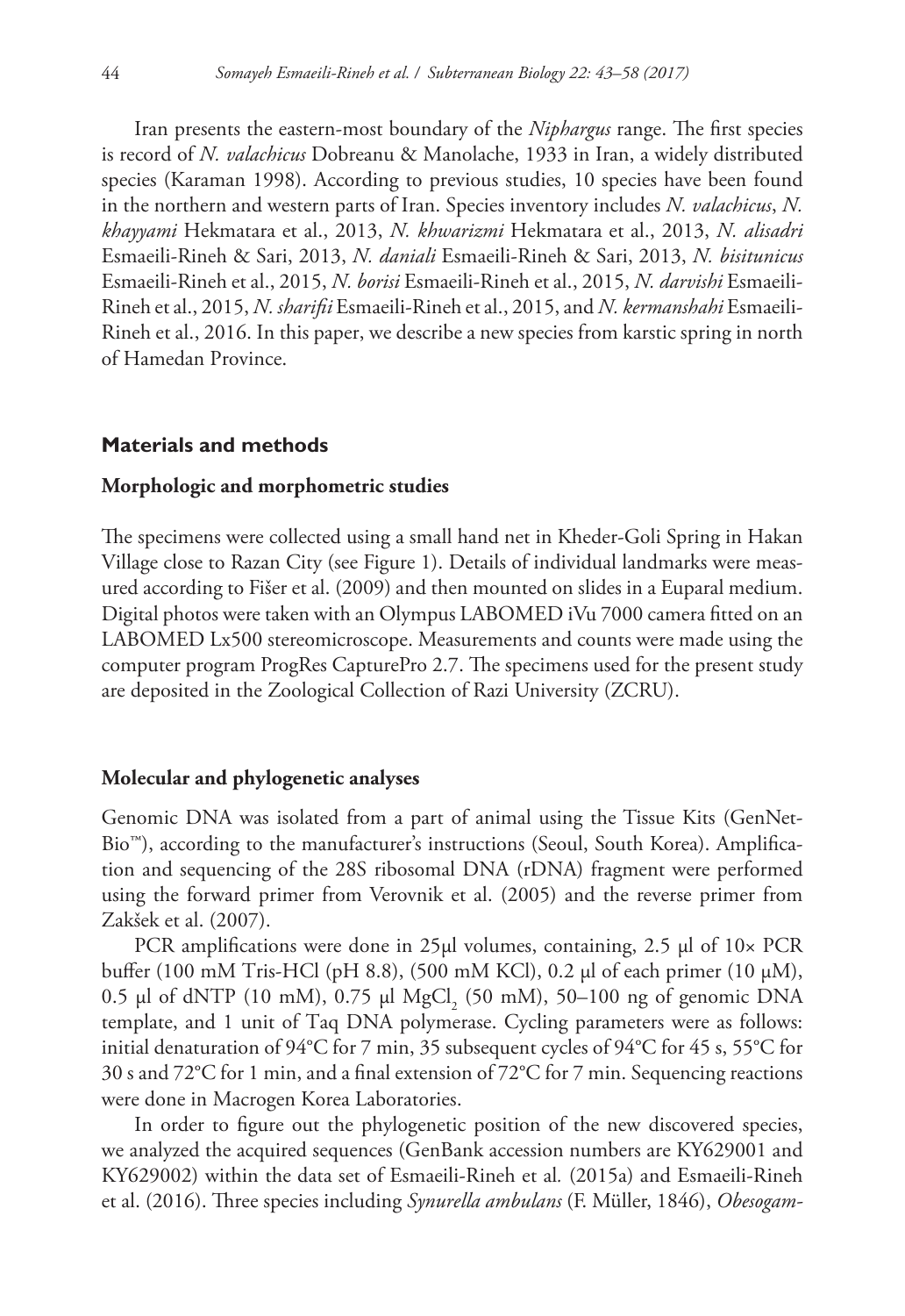

**Figure 1.** Distribution map of the members of genus *Niphargus* in Iran.

*marus crassus* (Sars G.O., 1894), and *Gammarus fossarum* Koch, 1836, were used as outgroup ([KF719240](http://www.ncbi.nlm.nih.gov/nuccore/KF719240), [KF719242](http://www.ncbi.nlm.nih.gov/nuccore/KF719242) and [KF71924\)](http://www.ncbi.nlm.nih.gov/nuccore/KF71924). All the sequences were edited and aligned using ClustalW (Thompson et al. 1994), as implemented in the Bioedit program sequence alignment editor (Hall 1999) using the default settings.

Phylogenetic reconstruction was performed using the Bayesian inferences in MR-BAYES, version 3.1.2 (Huelsenbeck and Ronquist 2001, Ronquist and Huelsenbeck 2003). The Bayesian inferences analysis used the TVM+G model of nucleotide substitution. Estimates for the model parameters included estimated base frequencies  $A =$ 0.1949; C = 0.2733; G = 0.2807; T = 0.2511 and gamma distribution shape parameter ( $\alpha$  = 0.3650) that was selected as the most appropriate substitution model using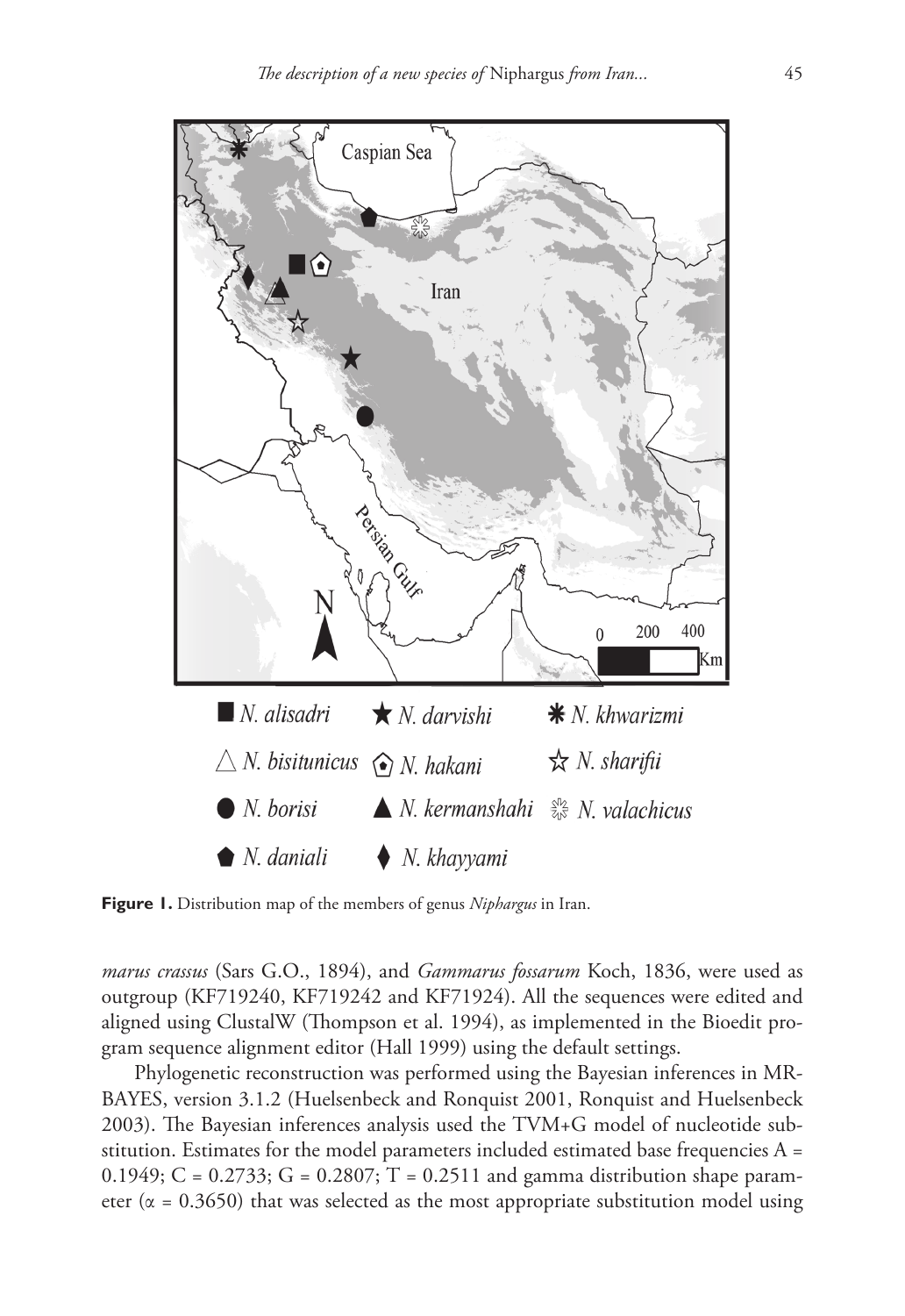the Akaike information criteria (-lnL =  $8493.8093$ ; AIC = 17215.6186) implemented in jModelTest, version 0.1.1 (Posada 2008).

To assess interspecific divergence between the Iranian species of *Niphargus*, we calculated the genetic distances corrected with Kimura two-parameter (K2P) model (Kimura 1980) as implemented in MEGA ver. 5 (Tamura et al. 2011).

Bayesian Inference was performed with two simultaneous runs and four search chains within each run (three heated chains and one cold chain) for 10,000,000 generations, sampling trees every 1000 generations. The first 2500 sampled trees were discarded as burn-in, and subsequent tree likelihoods were checked for convergence in Tracer 1.5.0 (Rambaut and Drummond 2009). A consensus tree with posterior probabilities was generated and visualized using the FigTree v1.4.0 software. Data on analyzed species are available in the Electronic Supplement of Esmaeili-Rineh et al. (2015a).

## **Results**

#### **Systematics**

**Order Amphipoda Latreille, 1816 Suborder Senticaudata Lowry & Myers, 2013 Family Niphargidae Bousfield, 1977 Genus** *Niphargus* **Schiödte, 1849**

## *Niphargus hakani* **sp. n.** <http://zoobank.org/13DEBDBC-0EF8-44C3-AC3E-A5F2ADDE6F17>

**Material examined and type locality.** Holotype, male specimen (9 mm) from Kheder-Goli spring, Razan city, Hamedan Province, Iran; coordinates 35°27'N, 49°07'E. Specimens were collected by S. A. Mirghaffari in September 2014. Holotype with two paratypes is stored under catalogue number ZCRU Amph.1010 in the Zoological Collection of Razi University, Iran (ZCRU).

**Diagnosis.** At the base of uropod I observed only one robust seta. The palpus of maxilla I is slightly longer than outer lobe. Urosomites I–III bear two, five and two robust setae on dorso-lateral margin. Epimeral plates distinctly pointed and have three and four robust setae in ventral margin of plates II-III. The propodi of gnathopods I-II are trapezoid. Dactylus of gnathopod I dose not reach to posterior margin of propodus. Third article of mandibular palp bears a single group of two A-setae.

**Description of holotype.** Total length of specimen 9 mm. Body strong and stout. Head length 11% of body length (Figure 2). Antennae I (Figure 2A) 0.6 of body length. Peduncular articles 1–3 progressively shorter; peduncular articles 2: 3 (ratio 1 : 0.75); main flagellum with 19 articles (most of which with short setae); accessory flagellum biarticulated and reaching 1/3 of article 4 of main flagellum, both articles with two simple setae, respectively (Figure 2A). Length ratio antenna I : II as 1 : 0.46.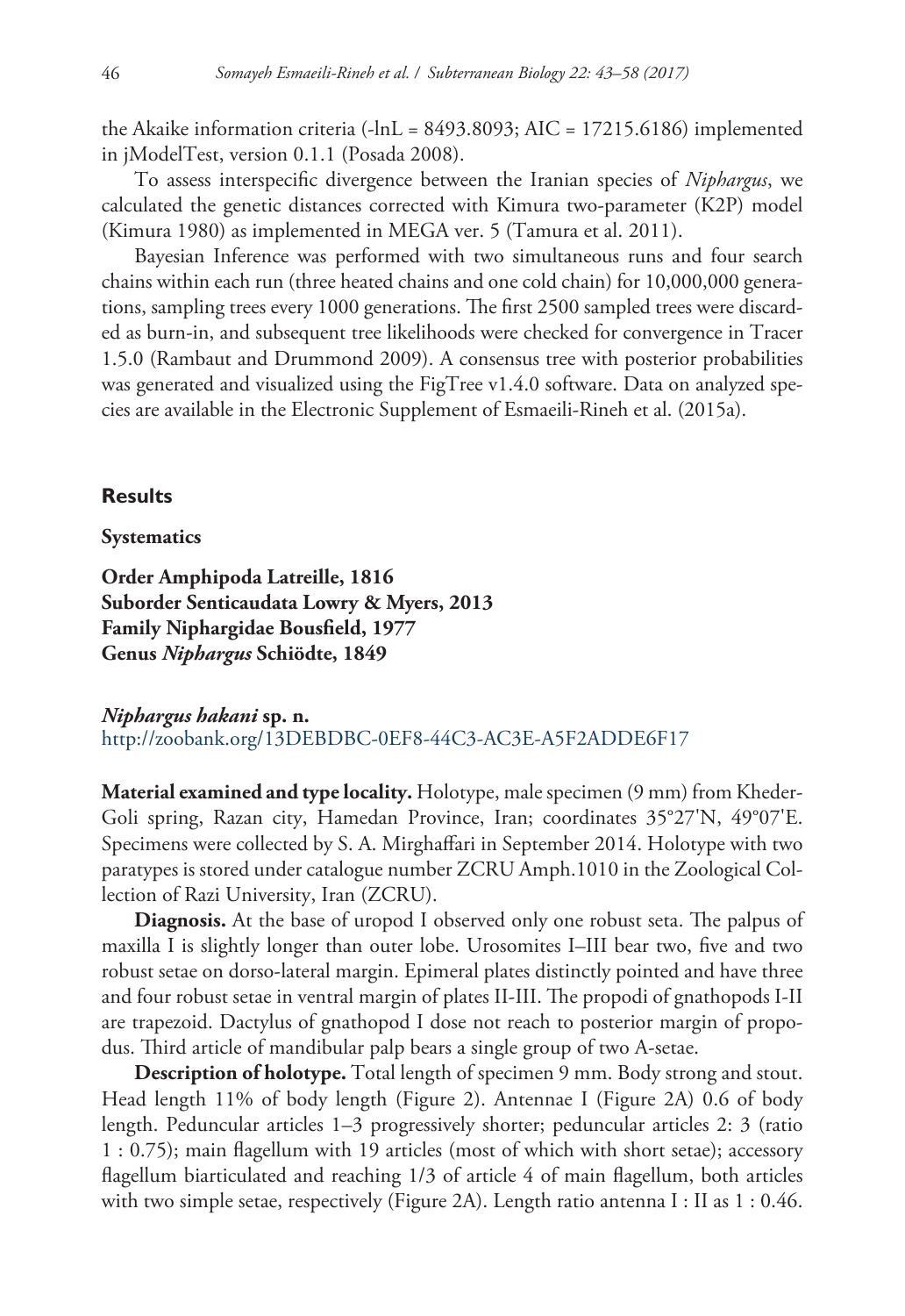

**Figure 2.** *Niphargus hakani* sp. n., male 9 mm (holotype, ZCRU Amph.1010). **A** Antenna I **B** Antenna II **C** Head **D–E** Maxilla I **F** Left mandible. **G** Right mandible. **H** Mandibular palp. Scale bars: 1=0.25 mm (**F–G**). 2=0.5 mm (**C–E, H**). 3=1mm (**A–B**).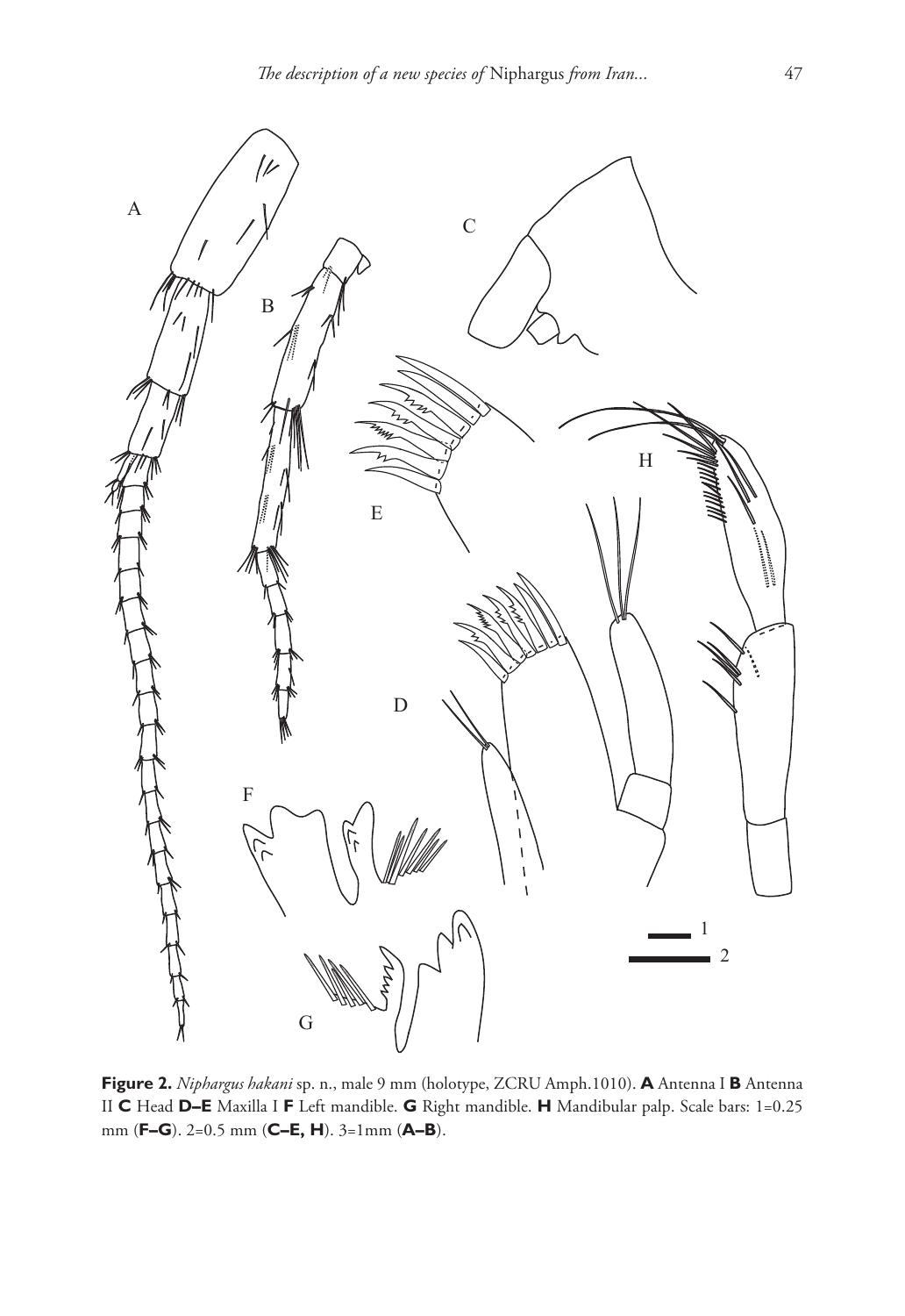Peduncular article 4 slightly as long as article 5, each with seven groups of simple setae; flagellum with five articles. Length of flagellum: length of peduncle article  $4 + 5$  as 0.57 : 1(Figure 2B).

Labium (Figure 3D) with inner lobes and setae on the tip of lobes. Inner plate of maxilla I with two long simple setae; outer plate with seven bi-, pluri or without lateral projections; palp biarticulated, slightly longer than outer lobe, with three long distal simple setae (Figure 2D–E). Both plates of maxilla II with numerous distal simple setae (Figure 3E).

Incisor in left mandible with five teeth, lacinia mobilis with four teeth; seven setae with lateral projections between lacinia and triturative molar (Figure 2F). Incisor in right mandible with four teeth, lacinia mobilis pluritooth; five setae with lateral projections between lacinia and triturative molar (Figure 2G). Mandibular palp articles in ratio 1 : 2 : 3 as 1 : 2.46 : 2.76. The proximal article has no setae, the second article with six setae along inner margin and the third article with one group of two A-setae, two groups of B-setae, no C-setae, 15 D-setae and four E-setae (Figure 2H).

Maxilliped with short inner plate on which are four distal robust setae intermixed with five distal simple setae; outer plate exceeding half of the posterior margin of palp article 2, with 11 robust setae along inner margin and three simple setae distally. Palp article 3 of maxilliped with one proximal, inner and outer group of long simple setae at outer margin; terminal article of palp with one simple seta at outer margin, nail shorter than pedestal (Figure 3C).

Coxa of gnathopod I shorter than gnathopod II. Coxa I rectangular, longer than broad, ventral to anterior margin with four and three simple setae, respectively. Basis with setae on anterior and posterior margins; ischium and merus with posterior group of setae. Carpus with one group of three setae anterodistally, a bulge with long simple setae; carpus 0.42 of basis length and 0.79 of propodus length. Propodus slightly longer than broad; anterior margin with seven setae in two groups in addition to anterodistal group of six simple setae. Palm slightly convex, with one strong long palmar robust seta, one short supporting robust seta on inner surface and two robust setae with lateral projections on outer surface; two simple setae under supporting robust seta in palmar corner. Dactylus not reaching posterior margin of propodus, outer and inner margins with a row of three and five simple setae, respectively; nail short, 0.23 of total dactylus length (Figure 3A).

Coxa of gnathopod II slightly rounded, with six setae along antero-ventro-posterior margins. Basis with setae in groups and single setae along anterior and posterior margins; posterior margins of ischium and merus with one posterior group of setae each. Carpus 0.43 of basis length and 0.67 propodus length. Carpus with one group of four setae anterodistally. Propodus in gnathopod II larger than gnathopod I, trapezoid shape and broader than long; anterior margin with seven setae in one group in addition to anterodistal group of six simple setae. Palm nearly convex, with one strong palmar robust seta, one supporting robust seta without lateral projections on inner surface, and one robust seta with lateral projections on outer surface; two setae under supporting robust setae in palmar corner. Dactylus reaching posterior margin of propodus,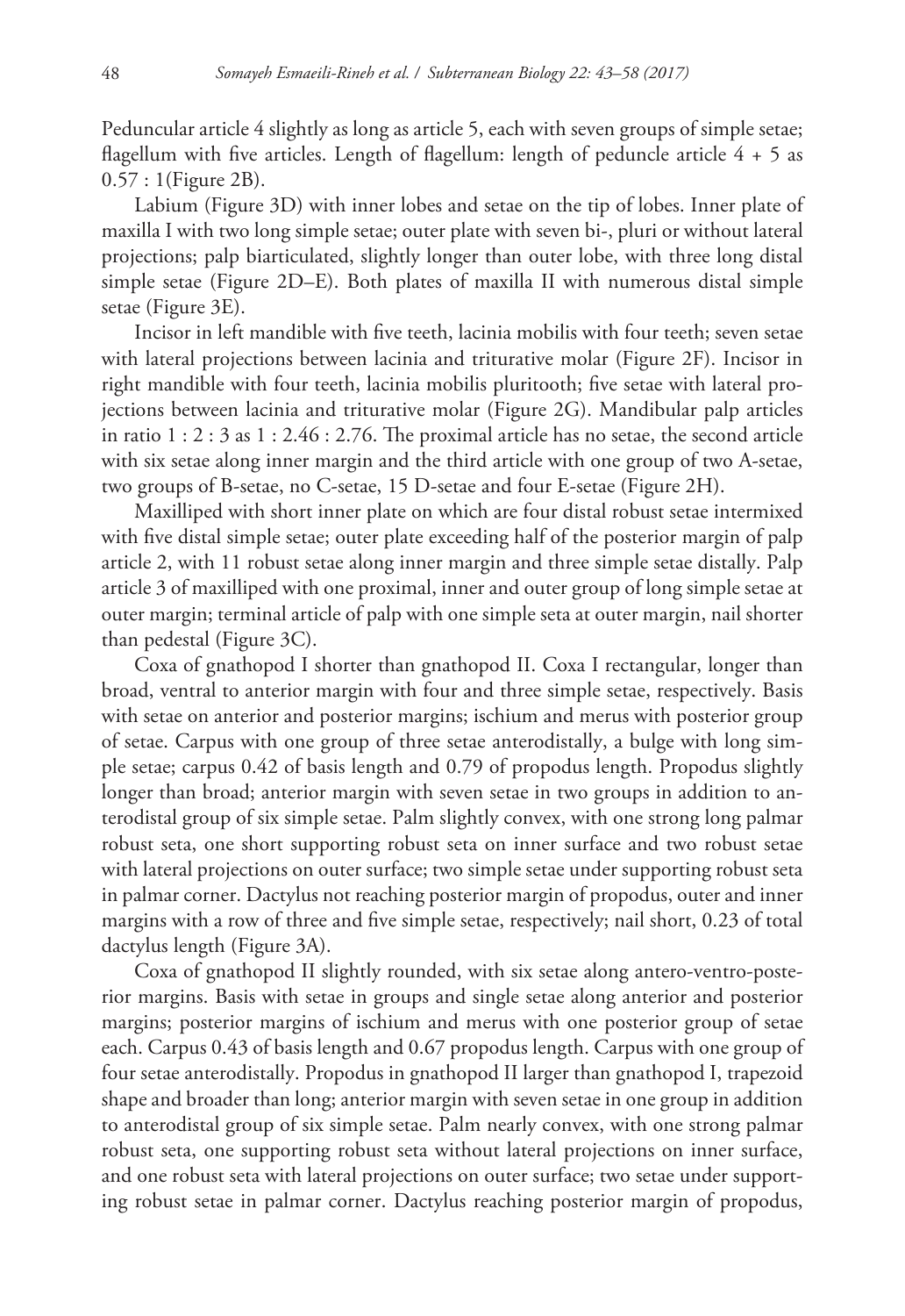

**Figure 3.** *Niphargus hakani* sp. n., male 9 mm (holotype, ZCRU Amph.1010). **A** Gnathopod I **B** Gnathopod II **C** Maxilliped **D** Labium **E** Maxilla II. Scale bars: 1=0.5 mm (**C–E**). 2=1 mm (**A–B**).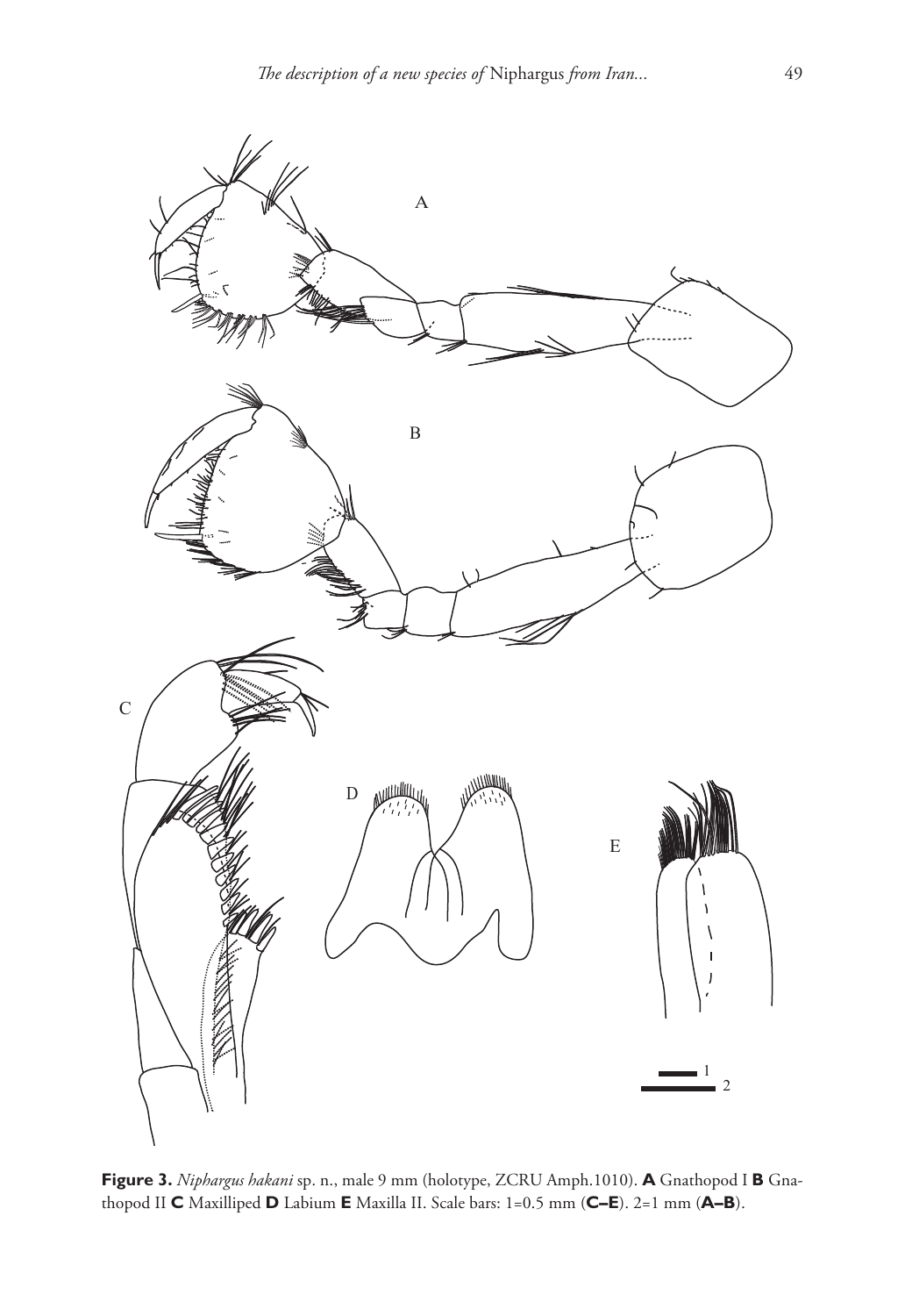outer and inner margins of dactylus with three and four simple setae, respectively. Nail length 0.25 of total dactylus length (Figure 3B).

Coxa III rectangular, length to width ratio as 1.29 : 1; antero-ventral margin with five simple setae. Coxa IV rectangular, length to width ratio as 1 : 1.04, antero-ventral margin with seven simple setae, posterior concavity shallow and approximately 0.1 of coxa width (Figure 4A–B). Coxa V with anterior lobe, with five and three simple setae on anterior and posterior lobe, respectively. Coxa VI with anterior lobe, with one simple seta on posterior lobe. Coxa VII with one simple seta (Figure 4C–E).

Pereopod III : IV lengths ratio as 1 : 1.35 (Figure 4A- B). Dactylus IV short, length of dactylus 0.40 of propodus, nail shorter than pedestal (Figure 4B). Pereopods V: VI: VII length ratios as 1 : 1.35 : 1.30, respectively. Pereopod VII 0.63 of body length. Pereopod bases V-VI each with seven simple setae along posterior margin and six and seven groups of robust setae along anterior margins, respectively. Pereopod basis VII with 10 simple setae and six groups of robust setae along posterior and anterior margins, respectively (Figure 4C–E). Postero-ventral lobe of ischium in pereopods V–VII developed. Ischium, merus and carpus in pereopods V–VII with several groups of robust and simple setae along anterior and posterior margins; propodus of pereopod VII longer than these in V-VI, dactyli of pereopods V–VII with one robust and one short simple seta at the base of nail on inner margin, nail length of pereopod VII 0.29 of total dactylus length (Figure 4C–E).

Epimeral plates I–III (Figure 5G) with angular postero-ventral corner, anterior and ventral margins convex; postero-ventral corners of plates I-III with one robust seta each, and with two, three and two simple setae posteriorly, respectively. Epimeral plates II-III with three and four robust setae along of ventral margins, respectively. Peduncle of pleopod I with one simple seta and two-hooked retinacles at distal part of inner margin (Figure 5A); peduncle of pleopods II-III with two-hooked retinacles at distal part of inner margin; rami of pleopods I–III each with seven to 10 articles (Figure 5A–C).

Pereonites I–VI without setae. Pereonite VII with two simple setae. Pleonites I–III each with one long simple seta along dorsal surface. Urosomites I-III with two, five and two robust setae laterally, respectively.

Peduncle of uropod I with six and three large robust setae along dorsolateral and dorsomedial margins, respectively. Rami of uropod I with equal length (ratio 1 : 1); inner ramus with three groups of robust setae laterally and five robust setae distally; outer ramus with three groups of six robust setae laterally and five robust setae distally (Figure 5D). Outer ramus in uropod II longer than inner, both rami with lateral and distal long robust setae (Figure 5E). Uropod III long, almost 0.45 of body length. Peduncle of uropod III with five robust setae, Outer ramus biarticulated, distal : proximal article as 1 : 1.92. The proximal article of outer ramus bearing five groups of robust setae along inner and outer margins (Figure 5F); distal article with simple setae laterally and seven simple setae distally. Inner ramus short, with one robust and one simple distal seta. Telson two times as long as broad, lobes slightly narrowing; each lobe with three robust setae distally, with one long robust and one plumose seta marginally (Figure 5H).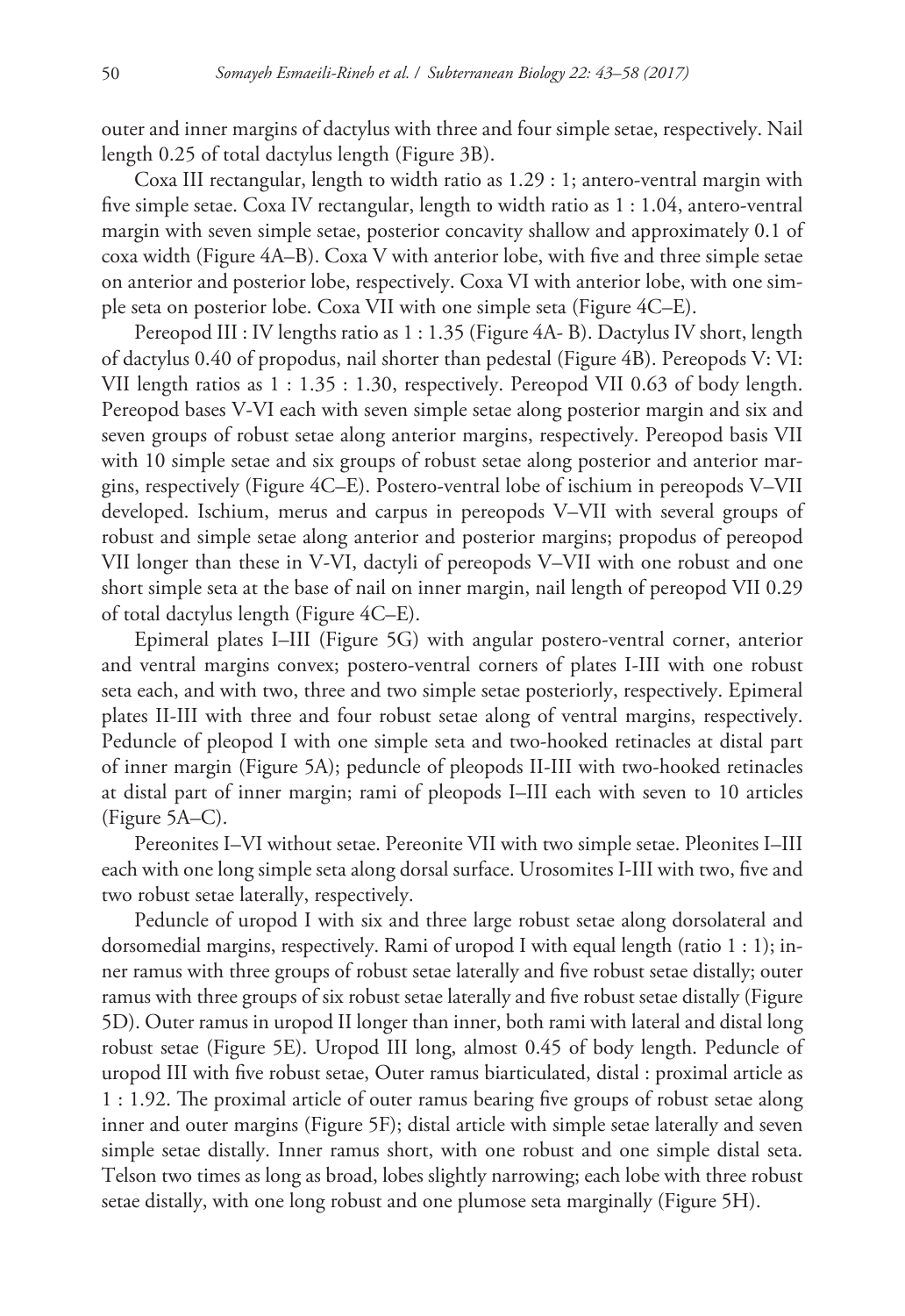

**Figure 4.** *Niphargus hakani* sp. n., male 9 mm (holotype, ZCRU Amph.1010). **A** Pereopod III **B** Pereopod IV **C** Pereopod V **D** Pereopod VI **E** Pereopod VII. Scale bars: 1mm (**A–E**).

**Etymology.** The name "*hakani*" refers to Hakan village where specimens were found.

Phylogenetic position of *N. hakani* sp. n. species. This species is nested within the main Iranian clade and apparently shares the nearest common ancestor with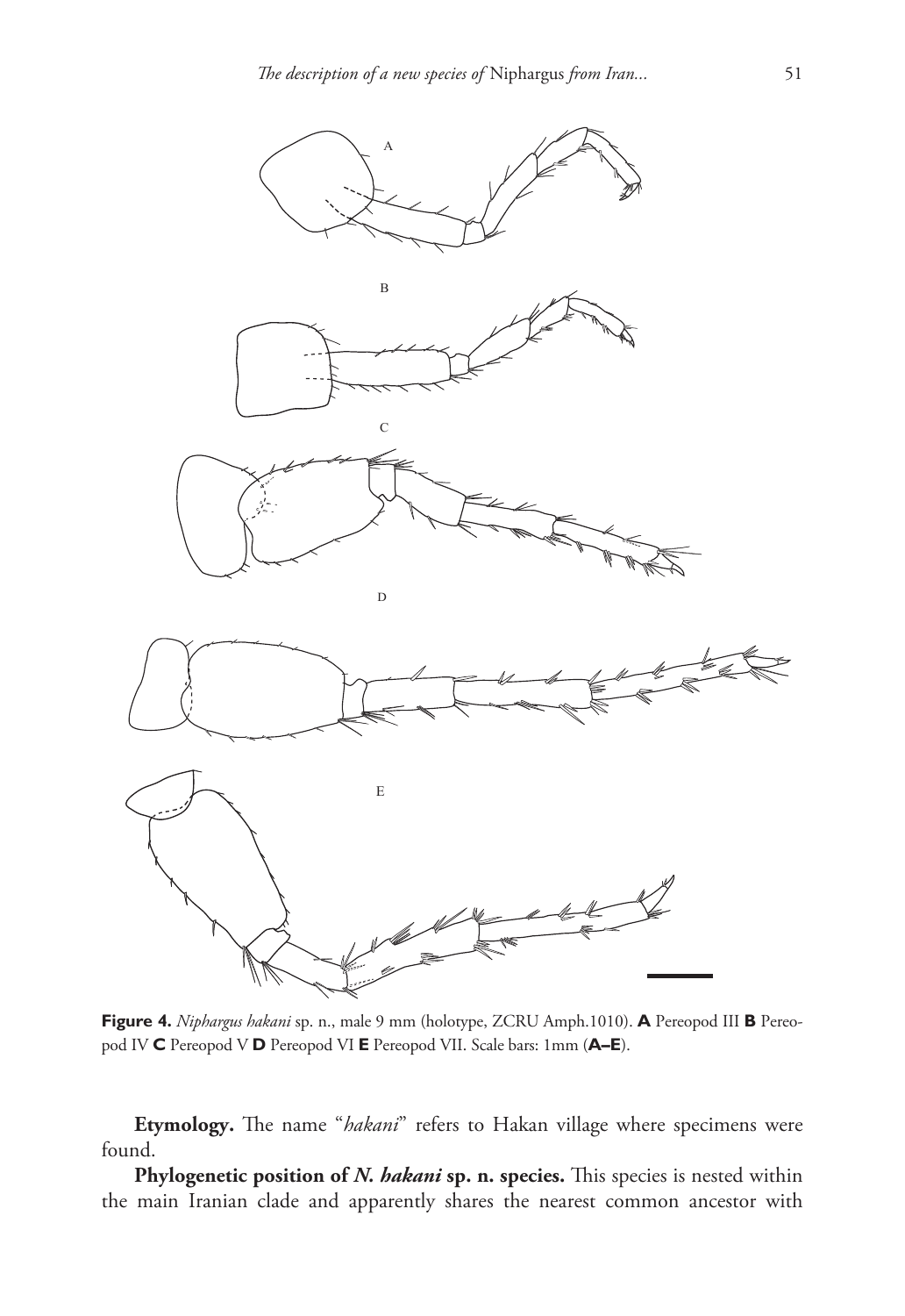

**Figure 5.** *Niphargus hakani* sp. n., male 9 mm (holotype, ZCRU Amph.1010). **A** Pleopod I **B** Pleopod II **C** Pleopod III **D** Uropod I **E** Uropod II **F** Uropod III. **G** Epimeral plates **H** Telson. Scale bars: 1=0.5 mm (**G–H**). 2=1 mm (**A–E**). 3=2mm **F**.

*N. khwarizmi*, *N. khayyami*, *N. kermanshahi* and *N. bisitunicus* (Figure 6, please note weak node support). Among these, this species is genetically the most similar to *N. khwarizmi* (1.93% K2P divergence in the studied 28 rDNA gene fragment) and the most divergent species from *N. bisitunicus*, (2.20% K2P divergence).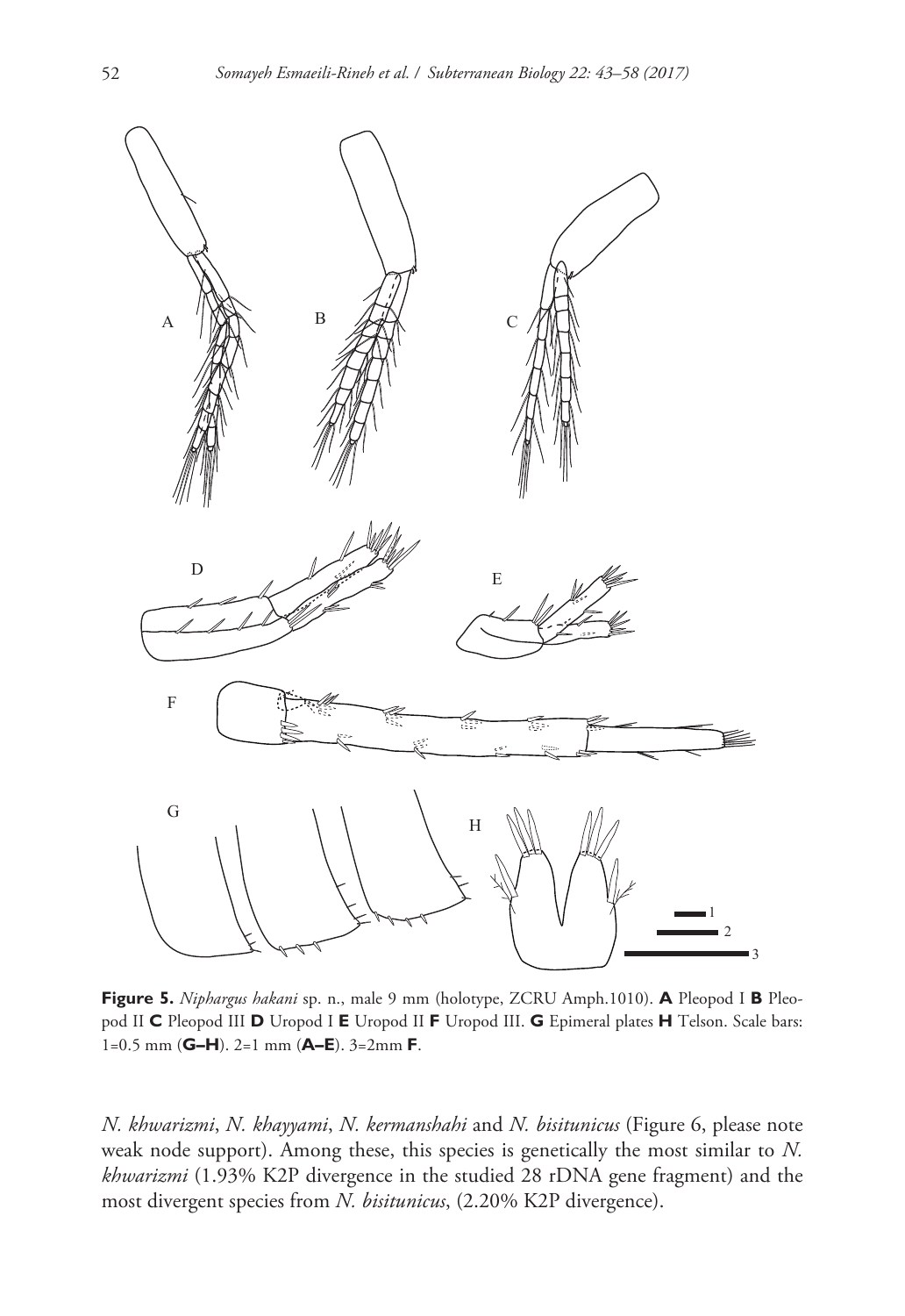

**Figure 6.** Bayesian consensus tree of 49 *Niphargus* species (48 taxa from Esmaeili-Rineh et al*.* 2015a, 2016), based on the 28S ribosomal DNA sequences. Species are identified and named according to the valid taxonomic description. Posterior probabilities are indicated on main branches.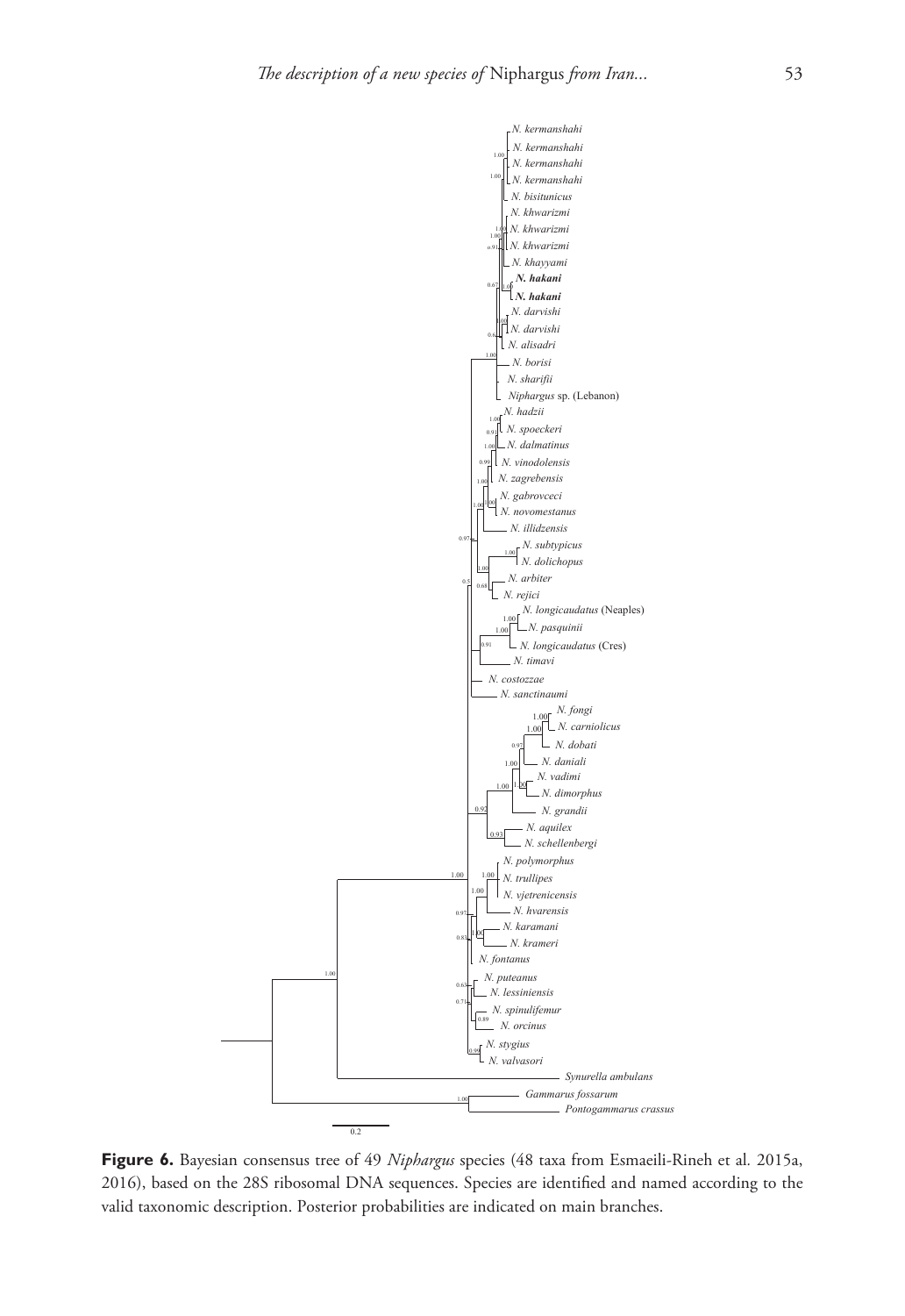| )                              |
|--------------------------------|
| í<br>j                         |
| ١                              |
| i                              |
|                                |
| an anas<br>ı                   |
|                                |
| Į                              |
|                                |
| ţ                              |
|                                |
| -<br>-<br>-                    |
| i                              |
|                                |
| i<br>١<br>ĺ                    |
|                                |
|                                |
| )<br>}<br>$\frac{1}{\epsilon}$ |
|                                |

| Characters                                    | Urosomites I-III                              | Telson setal pattern                               | Size of coxa of    | Maxilla I-number of denticles                        | Uropod <sub>1</sub>           |
|-----------------------------------------------|-----------------------------------------------|----------------------------------------------------|--------------------|------------------------------------------------------|-------------------------------|
| Species                                       | (number of dorso-postero-<br>lateral setae)   | (A-apical robust setae,<br>L-lateral robust setae) | <b>GNI</b> to GNII | on R. S of outer plate (from outer<br>towards inner) | (ratio of uropod rami)        |
|                                               | <b>I:2 R.S</b>                                |                                                    |                    |                                                      |                               |
| N. hakani sp. n.                              | III: 2 R.S<br>II: 5 R.S                       | 3A, 1L                                             | smaller            | 0,0,0,2,3,4,more than 5                              | Inner>outer                   |
| Esmaeili-Rineh et al. 2016<br>N. kermanshahi  | II: 3 S.S, 2R.S<br>III: No setae<br>I:3 S.S   | 3A, 1L                                             | of similar size    | 0,1,1,1,2,2,5                                        | Inner <outer< td=""></outer<> |
| Esmaeili-Rinch & Sari, 2013<br>N. alisadri    | I-III: 6 R. S                                 | 3 A, 2 L                                           | smaller            | 0,1,1,1,2,2,5                                        | Inner>outer                   |
| Esmaeili-Rineh & Sari, 2013<br>N. daniali     | II: No setae<br>I-II: 1 S.S                   | 4A, 2L                                             | smaller            | 0,0,0,1,1,3                                          | Inner>outer                   |
| N. valachicus Dobreanu and<br>Manolache, 1933 | III: No setae<br>$I-II: 1 R.S$                | 3A, 1L                                             | smaller            | 1, 1, 1, 1, 1, 1, 1                                  | Inner <outer< td=""></outer<> |
| Hekmatara et al. 2013<br>N. khayyami          | II: $2-3$ S.S<br>$1: 1 - 2S.S$                | 3A                                                 | smaller            | 1, others more than 5                                | Inner>outer                   |
| Hekmatara et al. 2013<br>N. khwarizmi         | III: No setae<br>II: 2 R.S<br>I:1 S.S         | 3A, 2L                                             | smaller            | 0,1,1,1,1,1,1                                        | Inner <outer< td=""></outer<> |
| Esmaeili-Rineh et al. 2015<br>N. sharifii     | III: No seta<br>II: 3 R.S<br>I:1 S.S          | 3A                                                 | smaller            | 5,5,5, others more than5                             | Inner>outer                   |
| Esmaeili-Rineh et al. 2015<br>N. bisitunicus  | II:3R.S,2 S.S<br>III: No setae<br>1:1R.S.2S.S | 3A, 1 L                                            | smaller            | 0,0,1,1,1,1,2                                        | Inner <outer< td=""></outer<> |
| Esmaeili-Rinch et al. 2015<br>N. borisi       | $1 - II: 4 R.S$<br>III: 2 R.S                 | 3A, 1L                                             | smaller            | 0,0,0,1,1,2,2                                        | Inner>outer                   |
| Esmaeili-Rineh et al. 2015<br>N. darvishi     | I-II:2R.S, 2S.S                               | 3A                                                 | smaller            | 0,2,2,3,3,4,5                                        | Inner>outer                   |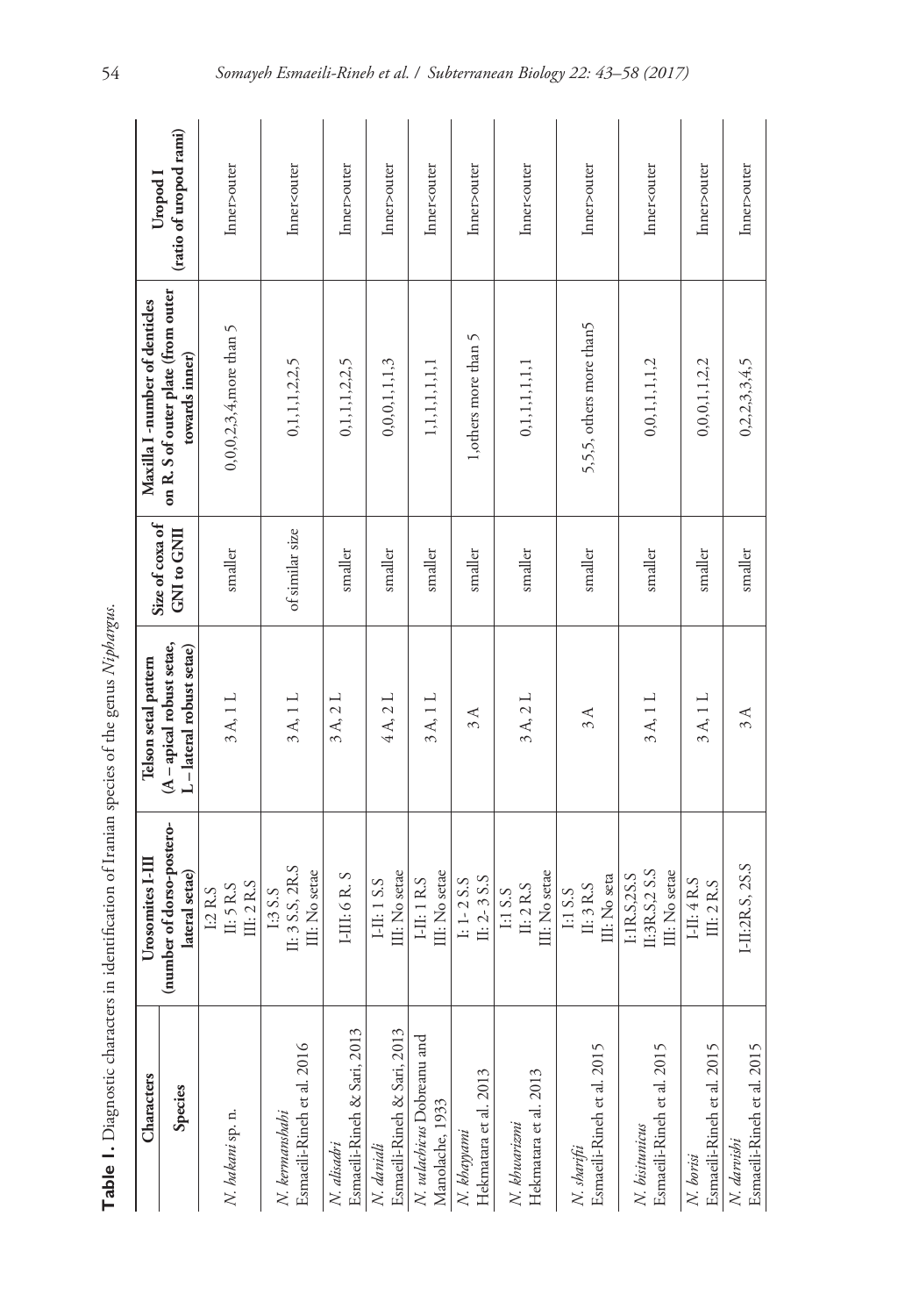| Characters                                                                                 | The number of supporting                 |                                                        |                            | Shape of            |                                                          |
|--------------------------------------------------------------------------------------------|------------------------------------------|--------------------------------------------------------|----------------------------|---------------------|----------------------------------------------------------|
| Species                                                                                    | robust setae in palmar<br>corner of GNII | Length of maxilla I<br>palpus                          | propods of GNI<br>Shape of | propods of<br>GNII  | (length of distal article of outer ramus.)<br>Uropod III |
| N. hakani sp. n.                                                                           |                                          | longer than outer lobe of<br>maxilla I (without R. S)  | trapezoid                  | trapezoid           | approximately 0.52 of the first article                  |
| <i>N. kermanshahi</i><br>Esmæili-Rineh et al. 2016                                         | 2                                        | shorter than outer lobe of<br>maxilla I (without R. S) | trapezoid                  | trapezoid           | approximately 0.5 of the first article                   |
| Esmaeili-Rineh & Sari, 2013<br>N. alisadri                                                 | 3                                        | as long as outer lobe of<br>maxilla I (without R. S)   | rectangular                | triangular          | as long as the first article.                            |
| <i>N. daniali</i><br>Esmaeili-Rineh & Sari, 2013                                           |                                          | longer than outer lobe of<br>maxilla I (without R. S)  | rectangular                | quadrangular<br>sub | approximately 0.33 of the first article                  |
| N. valachicus Dobreanu and<br>Manolache, 1933                                              |                                          | longer than outer lobe of<br>maxilla I (without R. S)  | trapezoid                  | trapezoid           | approximately 0.33 of the first article                  |
| Hekmatara et al. 2013<br>N. khayyami                                                       |                                          | as long as outer lobe of<br>maxilla I (without R. S)   | trapezoid                  | rectangular         | 0.1 of the first article                                 |
| Hekmatara et al. 2013<br>N. khuarizmi                                                      |                                          | longer than outer lobe                                 | trapezoid                  | trapezoid           | 0.65 of the first article                                |
| Esmaeili-Rinch et al. 2015<br>N. sharifii                                                  | 2                                        | as long as outer lobe                                  | rectangular                | rectangular         | 0.16 of the first article                                |
| Esmaeili-Rineh et al. 2015<br>N. bisitunicus                                               | $\mathcal{L}$                            | longer than outer lobe                                 | rectangular                | rectangular         | approximately 0.33 of the first article                  |
| Esmaeili-Rineh et al. 2015<br>N. borisi                                                    | 3                                        | shorter than outer lobe of<br>maxilla I (without R. S) | rectangular                | rectangular         | 0.14 of the first article                                |
| Esmaeili-Rineh et al. 2015<br>N. darvishi                                                  |                                          | longer than outer lobe of<br>maxilla I (without R. S   | trapezoid                  | trapezoid           | 0.08 of the first article                                |
| A., apical; GNI-II., gnathopods I-II; L., lateral; R. S., robust seta; S. S., simple seta. |                                          |                                                        |                            |                     |                                                          |

**Table 1.** Continued.

Table 1. Continued.

| أحده حداده المصدود                                                                      |  |
|-----------------------------------------------------------------------------------------|--|
|                                                                                         |  |
| J                                                                                       |  |
| $\frac{1}{2}$                                                                           |  |
|                                                                                         |  |
| ì                                                                                       |  |
| $\overline{a}$                                                                          |  |
|                                                                                         |  |
| $\vdots$<br>I                                                                           |  |
| i<br>Ï                                                                                  |  |
|                                                                                         |  |
| $\frac{1}{2}$                                                                           |  |
| -------<br>í<br>I                                                                       |  |
| î                                                                                       |  |
| ׇׅׅ֧֧֧֧֧֧֧֪ׅ֧֧֧֪ׅ֧֧֪֧֪ׅ֧֪ׅ֧֚֚֚֚֚֚֚֚֚֚֚֚֚֚֚֚֚֚֚֚֚֚֚֚֚֚֚֚֚֡֬֡֡֡֓֡֡֡֬֓֡֡֬֓֓֓֓֓֓֓֝֬֝֬֓<br>1 |  |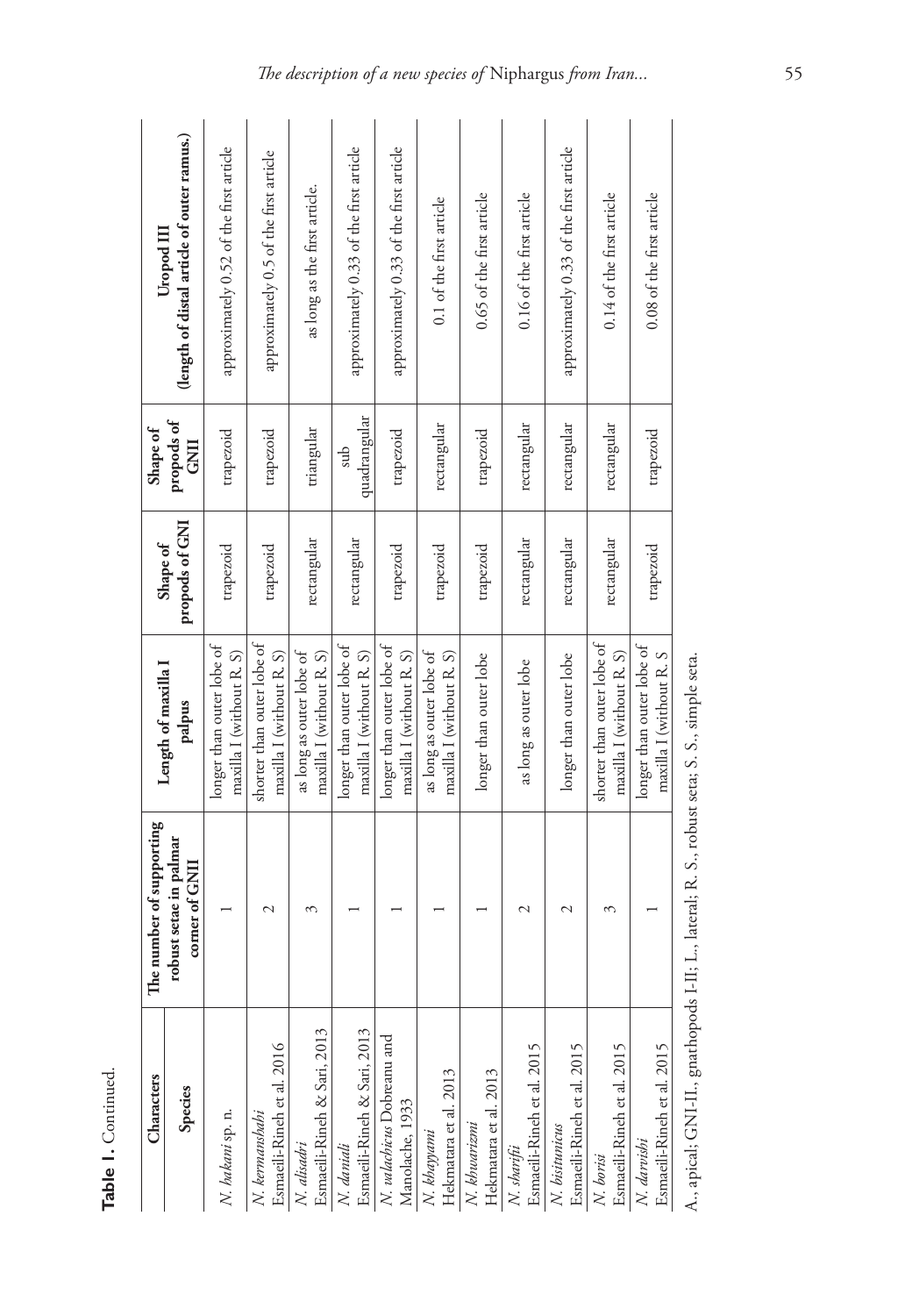## **Discussion**

*Niphargus hakani* sp. n. is a member of the main Iranian clade (Esmaeili-Rineh et al. 2015a) and shares common ancestry with *N. khwarizmi*, *N. khayyami*, *N. kermanshahi* and *N. bisitunicus*. The closest relative seems to be *N. khwarizmi*. Although *N. hakani* sp. n. shares relative length of palpus of maxilla I, shape of propodus of gnathopods and ratio of second to first article of outer ramus of uropod III. However, this species differs from *N. khwarizmi* in the fewer lateral robust setae in telson, ratio of inner to outer ramus of uropod I and ornamentation of lateral projection of robust setae in outer plate of maxilla I (Hekmatara et al. 2013). A shortened list of diagnostic traits for the Iranian species is presented in Table 1. *Niphargus khayyami* differs from *N. hakani* by ratio of distal to proximal article of outer ramus of uropod III, number of apical robust setae on telson and multidenticulated robust setae on the outer plate of maxilla I.

An important diagnostic traits of *N. hakani* sp. n. is the presence of robust setae on urosomite III. This character was observed in *N. borisi* and *N. alisadri* from Iran and some species from Europe including *N. croaticus* Sket, 1958, *N. trullipes* (Jurinac, 1887), and *N. hercegovinensis* S. Karaman, 1950 (Karaman 1984). *Niphargus borisi* resembles *N. hakani* sp. n. also in shape of postero-ventral angle of epimeral plates; but differs from herein described species in higher number of robust setae at the base of uropod I, the shape of propodus of gnathopods and in the elevated number of supporting robust setae in palmar corner of gnathopod I (Esmaeili-Rineh et al. 2015b). *Niphargus alisadri*, the second species sharing spiny urosomite III with *N. hakani* sp. n. differs from this species in ratio of distal to proximal article of outer ramus in uropod III, the increased number of lateral robust setae in telson and the ratio of palpus to outer plate length in maxilla I (Esmaeili-Rineh and Sari 2013).

# **Conclusion**

We described new taxon of Iranian *Niphargus.* Iranian niphargid fauna now counts 11 species, all but *N. valachicus* being endemic to Iran. We expect that further explorations will unveil additional new species from rich biodiversity in this area.

## **Acknowledgments**

This project was funded by the Iran National Science Foundation (INSF-92033591). Authors are grateful to Razi University for providing the fieldwork facilities. We are especially grateful to two anonymous referees for their valuable comments.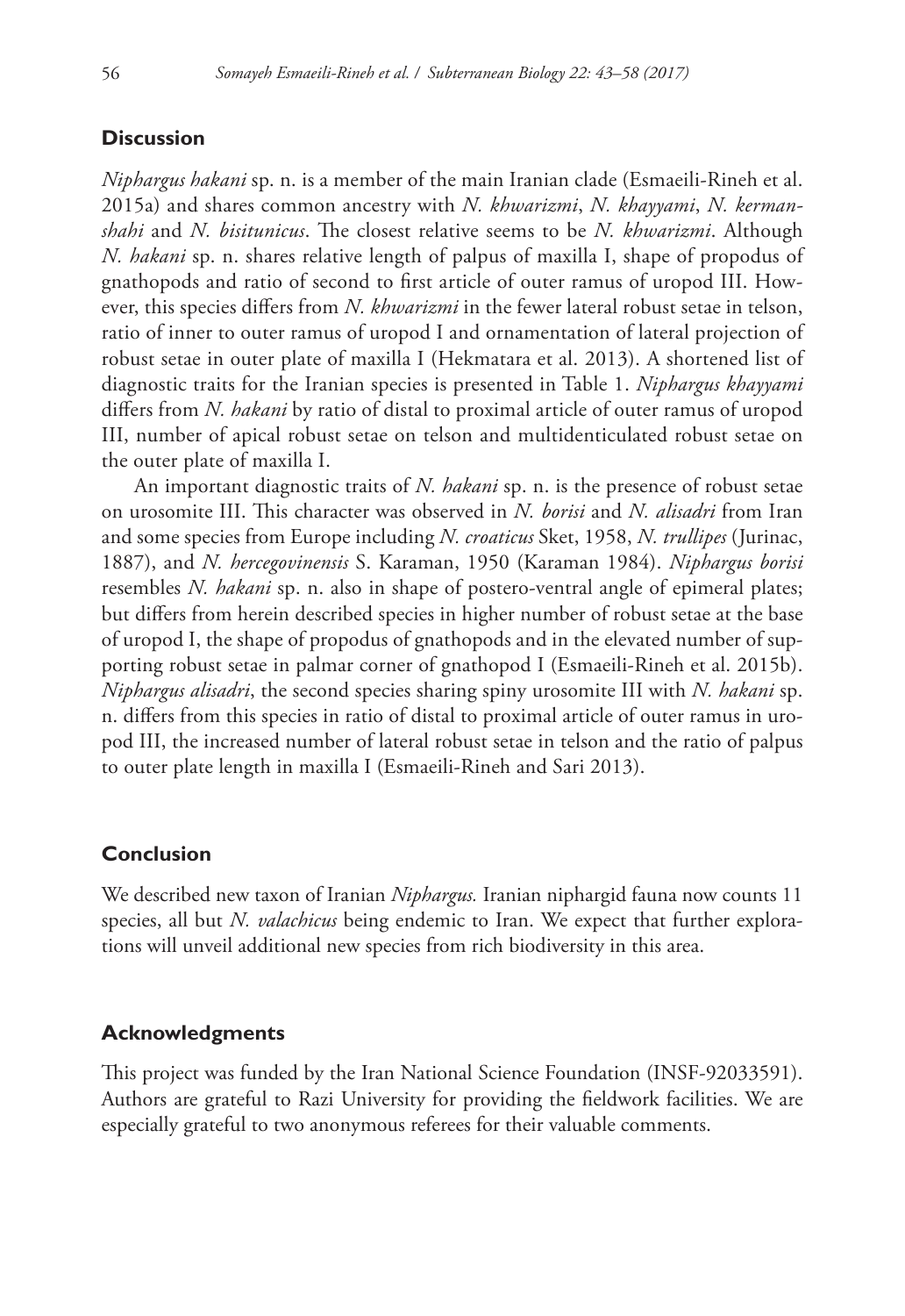#### **References**

- Bousfield EL (1977) A new look at the systematics of gammaridean amphipods of the world. Crustaceana supplement 4: 282–316.
- Dobreanu E, Manolache C (1933) Beitrag zur kenntnis der Amphipoden Rumniens. Notationes Biologicae. Bucarest: 103–108.
- Esmaeili-Rineh S, Sari A (2013) Two new species of Niphargus Schiödte, 1849 (Crustacea: Amphipoda: Niphargidae) from two caves in Iran. Journal of Natural History 47: 2649–2669. <https://doi.org/10.1080/00222933.2013.802041>
- Esmaeili-Rineh S, Sari A, Delić T, Moškrič A, Fišer C (2015a) Molecular Phylogeny of the Subterranean Genus Niphargus (Crustacea: Amphipoda) in the Middle East: A Comparison with European Niphargids. Zoological Journal of the Linnaean Society 175: 812–826. <https://doi.org/10.1111/zoj.12296>
- Esmaeili-Rineh S, Sari A, Fišer C (2015b) Making future taxonomy of Niphargus (Crustacea: Amphipoda: Niphargidae) in the Middle East easier: DELTA database of Middle East species with description of four new species from Iran. Zootaxa 4020: 401–430. [https://doi.](https://doi.org/10.11646/zootaxa.4020.3.1) [org/10.11646/zootaxa.4020.3.1](https://doi.org/10.11646/zootaxa.4020.3.1)
- Esmaeili-Rineh S, Heidari F, Fišer C, Akmali V (2016) Description of new endemic species of the genus Niphargus Schiödte, 1849 (Amphipoda: Niphargidae) from a karst spring in Zagros Mountains in Iran. Zootaxa 4126: 338–350. [https://doi.org/10.11646/](https://doi.org/10.11646/zootaxa.4126.3.2) [zootaxa.4126.3.2](https://doi.org/10.11646/zootaxa.4126.3.2)
- Fišer C, Sket B, Trontelj P (2008) A phylogenetic perspective on 160 years of troubled taxonomy of Niphargus (Crustacea: Amphipoda). Zoologica Scripta 37: 665–680. [https://doi.](https://doi.org/10.1111/j.1463-6409.2008.00347.x) [org/10.1111/j.1463-6409.2008.00347.x](https://doi.org/10.1111/j.1463-6409.2008.00347.x)
- Fišer C, Trontelj P, Luštrik R, Sket B (2009) Toward a unified taxonomy of Niphargus (Crustacea: Amphipoda): a review of morphological variability. Zootaxa 2061: 1–22.
- Hall TA (1999) BioEdit: a user-friendly biological sequence alignment editor and analysis program for Windows 95/98/NT. Nucleic Acids Symposium Series 41: 95–98.
- Hekmatara M, Zakšek V, Heidari MB, Fišer C (2013) Two new species of Niphargus (Crustacea: Amphipoda) from Iran. Journal of Natural History 47: 1421–1449. [https://doi.org](https://doi.org/10.1080/00222933.2012.743616) [/10.1080/00222933.2012.743616](https://doi.org/10.1080/00222933.2012.743616)
- Hou Z, Li S (2010) Intraspecific or interspecific variation: delimitation of species boundaries within the genus Gammarus (Crustacea, Amphipoda, Gammaridae), with description of four new species. Zoological Journal of the Linnaean Society 260: 215–253. [https://doi.](https://doi.org/10.1111/j.1096-3642.2009.00603.x) [org/10.1111/j.1096-3642.2009.00603.x](https://doi.org/10.1111/j.1096-3642.2009.00603.x)
- Huelsenbeck JP, Ronquist F (2001) MrBayes: Bayesian inference of phylogenetic trees. Bioinformatics 17: 754–755. <https://doi.org/10.1093/bioinformatics/17.8.754>
- Jones R, Culver DC, Kane TC (1992) Are parallel morphologies of cave organisms the result of similar selection pressures?. Evolution 46: 353–365. <https://doi.org/10.2307/2409856>
- Karaman GS (1984) Revision of the Niphargus orcinus-group, part I. (fam. Niphargidae) (Contribution to the Knowledge of the Amphipoda 130). The Montenegrin Academy of Sciences and Arts: Glasnik Section of Natural Sciences 4: 7–79.